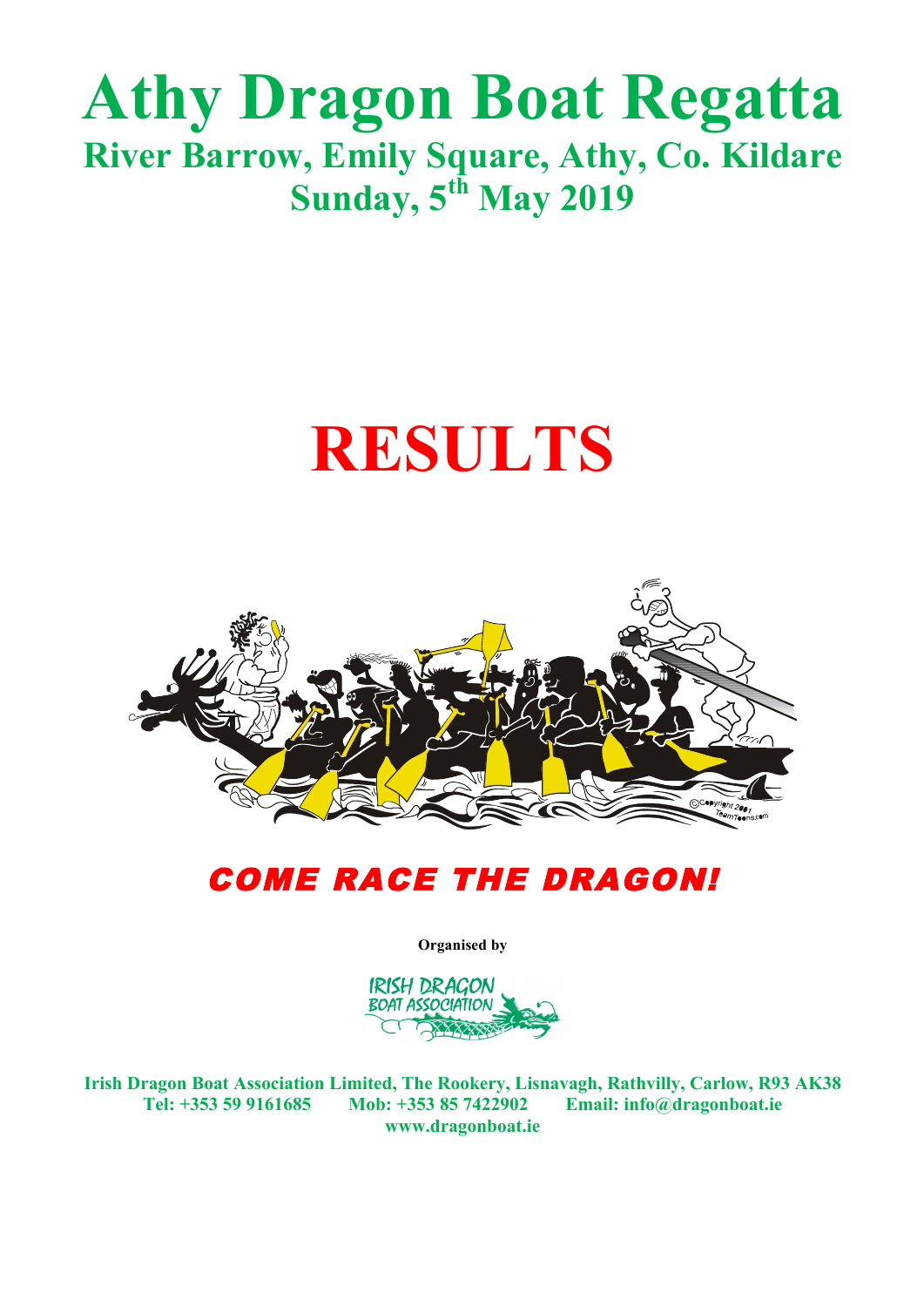|         | Lane 1                           | Lane 2                           | Lane 3                     |
|---------|----------------------------------|----------------------------------|----------------------------|
| Race 1  | Dublin Vikings                   | <b>Athy Dragon Hearts</b>        | <b>Carlow Dragons</b>      |
| 11.00   | 1.15.27                          | 1.15.98                          | 1.15.78                    |
|         |                                  |                                  |                            |
| Race 2  | <b>Barrow Dragons</b>            | <b>Carlow Cubs</b>               | <b>Barrow Sharks</b>       |
| 11.20   | 1.21.64                          | 1.29.15                          | 1.28.26                    |
|         |                                  |                                  |                            |
| Race 3  | <b>Plurabelle Paddlers</b>       | <b>KACC</b> Dragons              | Kendra Warriors            |
| 11.40   | 1.18.21                          | 1.10.26                          | 1.08.28                    |
| Race 4  | <b>Waterford Dragon Warriors</b> | Purebelles                       | <b>Carlow Crusaders</b>    |
|         |                                  |                                  |                            |
| 12.00   | 1.22.93                          | 1.22.72                          | 1.21.55                    |
|         |                                  |                                  |                            |
| Race 5  | <b>Shannon Dragons</b>           | <b>Cork Dragons</b>              | <b>Lagan Dragons</b>       |
| 12.20   | 1.20.88                          | 1.29.19                          | 1.21.11                    |
|         |                                  |                                  |                            |
| Race 6  | <b>Donegal Dragons</b>           | <b>Carlow Dragons</b>            | <b>Plurabelle Paddlers</b> |
| 12.40   | 1.21.98                          | 1.14.38                          | 1.17.60                    |
| Race 7  | Kendra Warriors                  | <b>Waterford Dragon Warriors</b> | <b>Athy Dragon Hearts</b>  |
|         |                                  |                                  |                            |
| 12.55   | 1.08.70                          | 1.18.92                          | 1.16.56                    |
| Race 8  | Lagan Dragons                    | Dublin Vikings                   | Purebelles                 |
| 13.10   | 1.21.33                          | 1.12.91                          | 1.21.09                    |
|         |                                  |                                  |                            |
| Race 9  | <b>Barrow Sharks</b>             | <b>Barrow Dragons</b>            | <b>Carlow Cubs</b>         |
| 13.25   | 1.31.93                          | 1.23.64                          | 1.24.69                    |
|         |                                  |                                  |                            |
| Race 10 | <b>Cork Dragons</b>              | <b>Plurebelle Paddlers</b>       | <b>KACC Dragons</b>        |
| 13.40   | 1.25.51                          | 1.16.72                          | 1.12.22                    |

#### **LUNCH BREAK**

| Race 11 | <b>Carlow Crusaders</b> | Donegal Dragons | <b>Shannon Dragons</b>           |
|---------|-------------------------|-----------------|----------------------------------|
| 14.15   | 1.19.29                 | .18.75          | 1.19.03                          |
|         |                         |                 |                                  |
| Race 12 | Carlow Dragons          | Lagan Dragons   | <b>Waterford Dragon Warriors</b> |
| 14.30   | 1.12.36                 | .20.16          | 1.20.39                          |



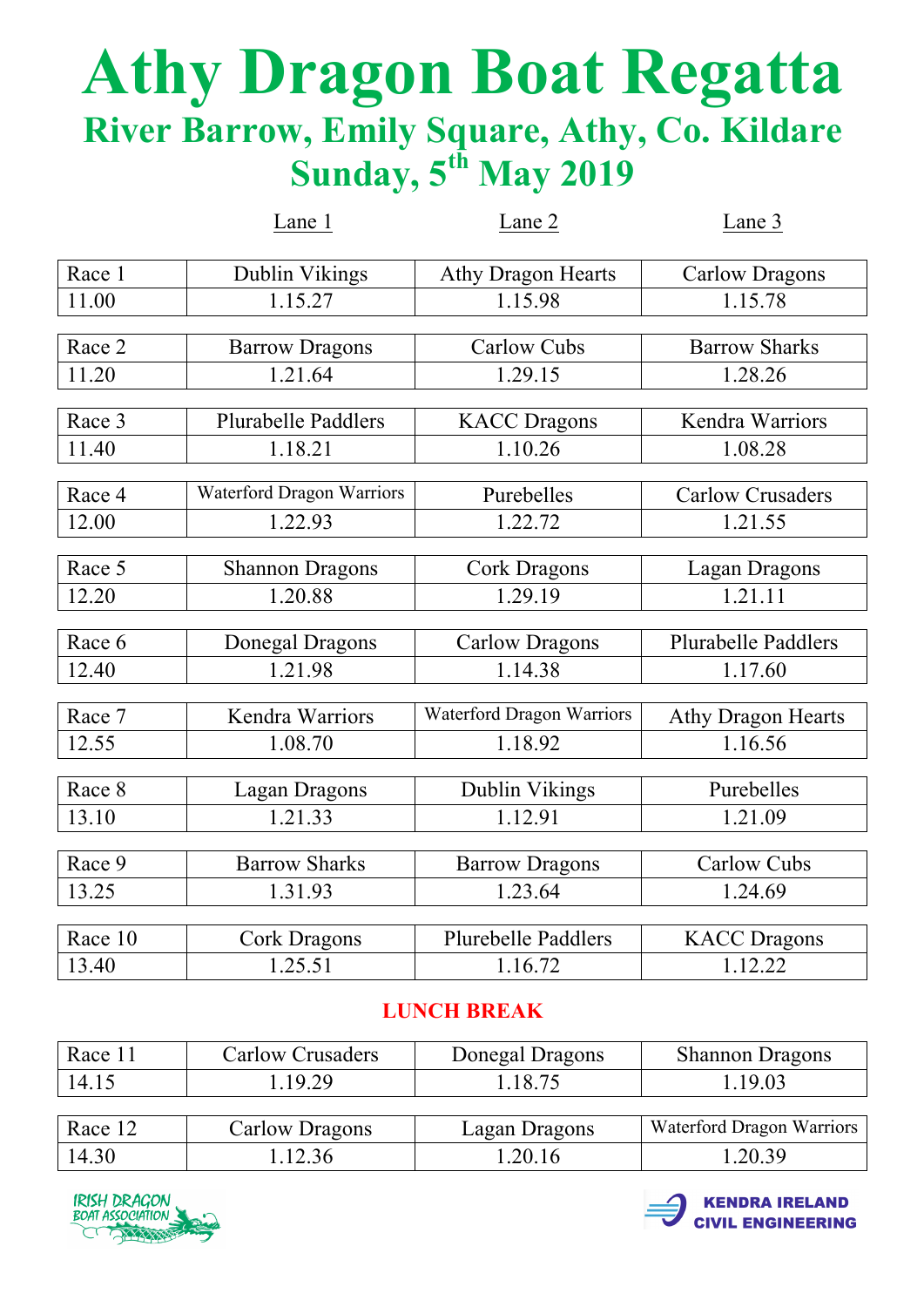|         | Lane 1                    | Lane 2                  | Lane 3                |
|---------|---------------------------|-------------------------|-----------------------|
|         |                           |                         |                       |
| Race 13 | Purebelles                | <b>Kendra Warriors</b>  | Dublin Vikings        |
| 14.45   | 1.27.52                   | 1.09.30                 | 1.11.00               |
|         |                           |                         |                       |
| Race 14 | <b>Athy Dragon Hearts</b> | <b>Carlow Crusaders</b> | Cork Dragons          |
| 15.00   | 1.18.58                   | 1.17.79                 | 1.22.95               |
|         |                           |                         |                       |
| Race 15 | <b>KACC</b> Dragons       | <b>Shannon Dragons</b>  | Donegal Dragons       |
| 15.15   | 1.18.87                   | 1.19.45                 | 1.19.11               |
|         |                           |                         |                       |
| Race 16 | Carlow Cubs               | <b>Barrow Sharks</b>    | <b>Barrow Dragons</b> |
| 15.30   | 1.28.66                   | 1.29.12                 | 1.21.22               |

**Each crew races three times. The slowest time recorded by each crew is disregarded and the remaining two times are added together. The three crews with the fastest aggregate times go straight to their competition class Major Final; the remaining crews are now out of the competition. For the U18s Competition the two remaining aggregate times will determine positions 1 – 3 in the U18's Competition.**

#### **WOMEN'S COMPETITION MAJOR FINAL**

| Race 17     | Plurabelle Paddlers     | Athy Dragon Hearts       | <b>Shannon Dragons</b>            |
|-------------|-------------------------|--------------------------|-----------------------------------|
| Major Final | $2nd$ Fastest in Rounds | <b>Fastest in Rounds</b> | 3 <sup>rd</sup> Fastest in Rounds |
| 15.50       | 1.20.74                 | 1.20.38                  | 1.21.10                           |

#### **The Major Final determines positions 1 – 3 in the Women's Competition.**

#### **OPEN COMPETITION MAJOR FINAL**

| Race 18     | <b>KACC</b> Dragons     | <b>Kendra Warriors</b>   | Dublin Vikings                    |
|-------------|-------------------------|--------------------------|-----------------------------------|
| Major Final | $2nd$ Fastest in Rounds | <b>Fastest in Rounds</b> | 3 <sup>rd</sup> Fastest in Rounds |
| 16.05       | 1.13.83                 | 1.05.52                  | 1.11.00                           |

**The Major Final determines positions 1 – 3 in the Open Competition.**

#### **PRIZE GIVING 16.20 hrs**